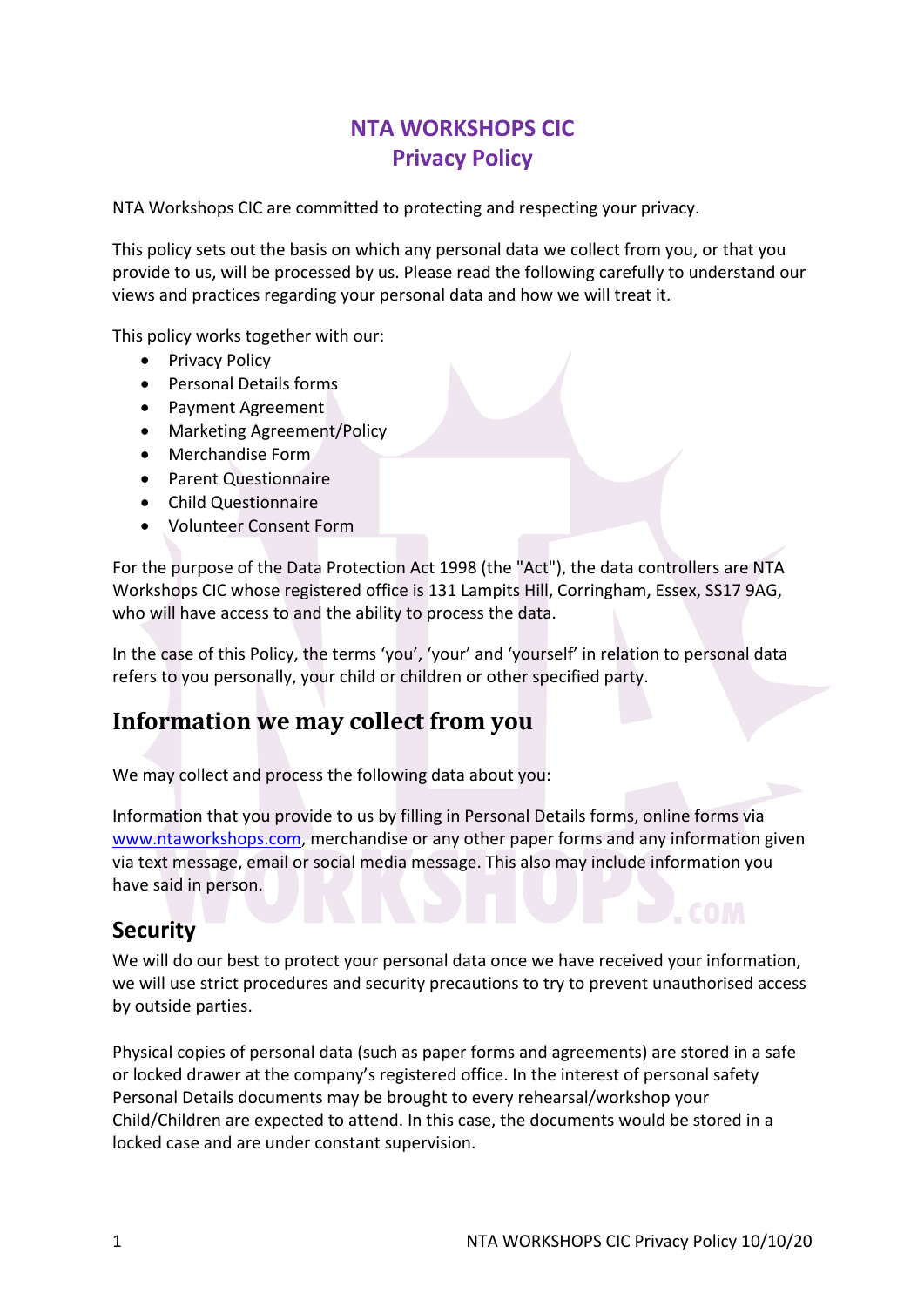Electronic copies of personal data (such as photographs, merchandise orders and information shared via the computer) are kept on telephones, tablets, cloud storage and computers. All of these devices are password protected and have strict access to NTA Workshops CIC staff only.

Unfortunately, the transmission of information via the internet is not always completely secure and therefore transmission is at your own risk.

As requested in The Act, personal information that is stored and processed is strictly for use of the agreed business. Once information is no longer needed it will be destroyed.

# **Uses of information**

We use information held about you in the following ways:

To ensure that we have direct contact with you whilst your Child/Children are under our supervision.

That your Child/Children are kept as safe as possible and away from harm.

To provide you by post, email, text message or via social media with information or services that you request from us or which we feel may interest you.

To carry out our obligations arising from any contracts entered into between you and us. To notify you by letter or email about changes to our service. To carry out or process any instructions given by you to us.

We may also use your data to provide you with information about goods and services which may be of interest to you and we may contact you about these by email, text message, telephone or by social media.

To help the UK Government's effort to stop the spread of COVID-19, information kept on registers (Children's names and school and when they attended) will be shared with the NHS Track and Trace system. This information will only be passed on should the NHS ask for it in the case of Child or Staff member contracting the virus. We do not share personal information with any other third party.  $\leftarrow$  COLA

If you do not want us to use your data in this way, please inform us in writing confirming this and we will adhere to your wishes as soon as possible.

## **Disclosure of your information**

We may only disclose your personal information to third parties:

In the event of merchandise orders or requests whereby an agreement has been made between yourself and NTA Workshops CIC on the data to be disclosed.